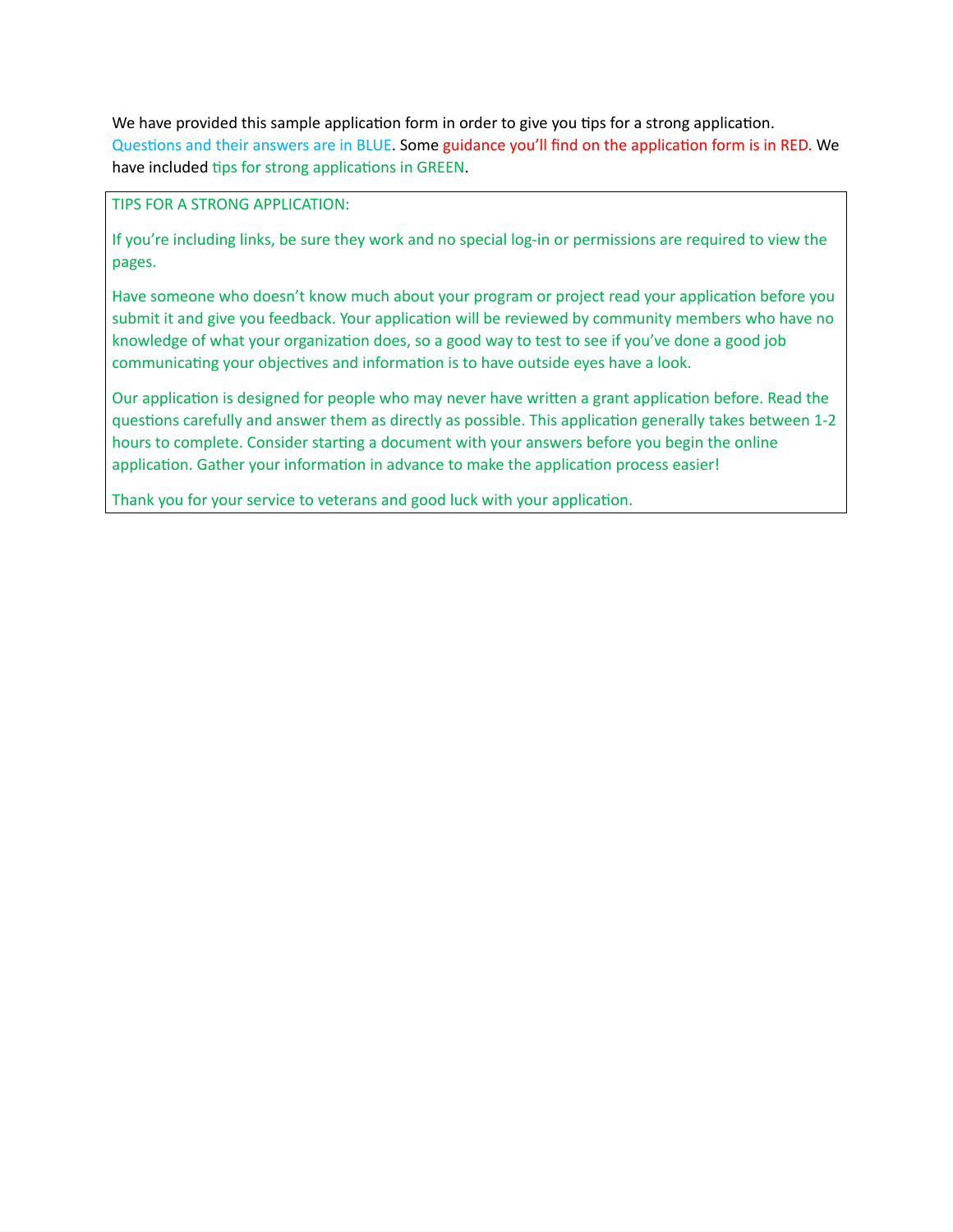## **SECTION ONE: ORGANIZATION INFORMATION**

We particularly want to encourage grassroots, community-based, constituent-led organizations, but we also consider programs from local chapters of national organizations.

*Legal Name of Organization: RIVER RUN VETERANS DRAGON BOAT, INC.*

*Also known as/doing business as Name of Organization:* You may provide another name your organization uses (for example: the legal name of your organization may be the Smithfield Veterans Relief Organization, Inc., but it may be commonly known or do business as Smithfield Vets)

# *RIVER RUN PARADRAGONS*

TIPS FOR A STRONG APPLICATION: If your organization's legal name on file with the IRS or Secretary of State differs from the name you currently use, please be sure to put the name you currently use in the "Also Known As" field!

## **CONTACT PERSON**

This person should be familiar with the project or program proposal.

*First Name:* Jane *Last Name:* Doe

*Job Title or Role:* Volunteer Executive Director

*Phone Number:* 555.555.5055 *Email:* JaneDoe@riverrundragons.org

# **ORGANIZATION ADDRESS & KEY INFO**

*Street Address:* 665 N River St

*City:* Everyville *State* GA *ZIP:* 55555

*Phone:* 555.555.5055 *Website:* www.RiverRunDragons.org

*Organization's EIN (IRS Tax ID):*81-9995555

*Year Founded:* 2017

*Organization's Annual Revenue (pick one):*

☒*<\$50,000* ☐*\$50,000-100,000* ☐*\$100,000-\$250,000* ☐*\$250,000-\$500,000*

Organizations with annual revenue greater than \$500,000 are not eligible to apply for this grant. If your organization's last 990 return shows revenue greater than \$500,000 in line 12, your application will be disqualified.

TIPS FOR A STRONG APPLICATION: If your organization's annual gross revenue is over \$500,000, your application will not be accepted. Please check line 12 (revenue) of your most recent 990 before proceeding!

☐ *Check here if you are a local chapter of a national nonprofit organization.*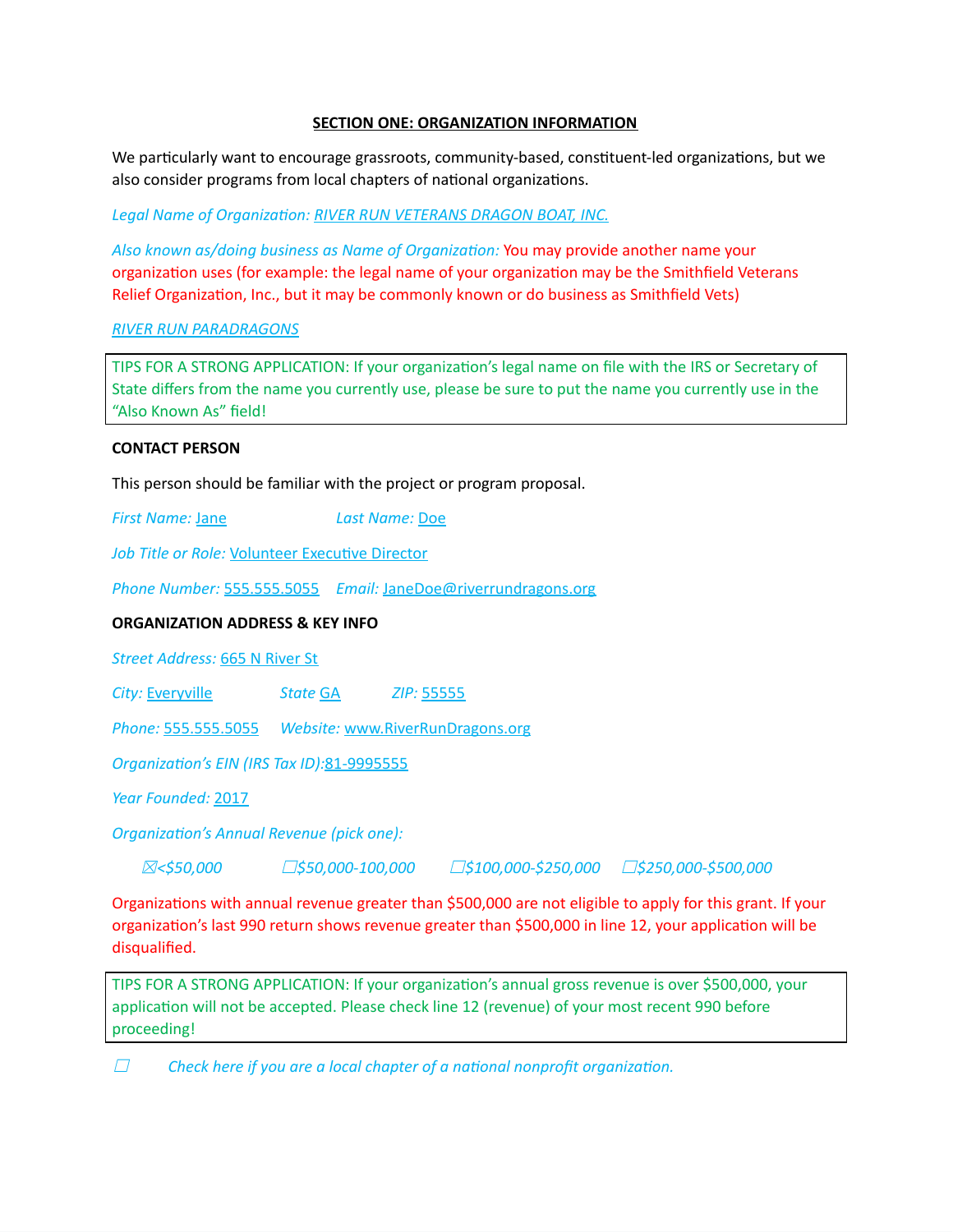# ☐ *Check here if your organization has received an American-Made Heroes Foundation Fund grant in the past.*

# **ORGANIZATION'S DOCUMENTS**

Please upload or share links to files for three documents. If you choose to share links, you can use a free service such as Dropbox (how to video), Google Drive (how to video), or Jumpshare. If your organization has these files posted on the organization's website, you may use a direct link to each document on your website. **Please double-check that the links you send will allow anyone with the link to view the file!**

TIPS FOR A STRONG APPLICATION: Uploads or links to three files are needed for this next section. We need to know that 1) the IRS has approved  $501(c)(3)$  status for your organization, 2) your organization is in good standing with your State, and 3) we need to see your organization's overall budget for ALL programs. You will have a chance later in the application to provide a budget for the specific project or program that this grant would help fund.

If providing a link to a document online, please double check to make sure that permissions are set so that anyone can view the content if they follow the link!

# PART A: DOCUMENTS THAT SHOW TAX-EXEMPT STATUS AND YOUR ORGANIZATION'S REGISTRATION WITH YOUR STATE

Please upload or provide a link to **EACH** of the following:

# **1. FEDERAL PROOF OF TAX-EXEMPT STATUS:**

PDF or image copy of IRS determination letter showing organization's 501(c)(3) status or a link to an online copy of the IRS determination letter.

## **2. STATE PROOF OF ORGANIZATION'S REGISTRATION AND STATUS:**

PDF or image screenshot showing that your organization is in good standing with your state's Secretary of State, or a copy of a Certificate of Good Standing. Please provide a copy of the screen shot from the Business Search on the Secretary of State's website showing an ACTIVE status or other evidence of authority to conduct business in your State. If you have recently renewed your ACTIVE status and your organization's record on the Secretary of State's website is not updated, you may provide a screenshot of the payment/transaction to establish or renew ACTIVE status.

## PART B: DOCUMENT SHOWING THE ORGANIZATION'S OVERALL INCOME/EXPENSES

Please upload or provide a link to **ONE** of the following:

# **3A. For organizations who filed a 990-EZ or 990,** please provide your most recently filed 990-EZ or 990.

TIPS FOR A STRONG APPLICATION: Organizations who filed a 990-EZ or "regular" form 990 MUST upload a copy of the 990-EZ or 990. **990-Ns are NOT accepted** (see next tip!).

## **OR**

**3B. For organizations that file a 990-N** (postcard 990) **or who are new and have not yet filed a 990**, please provide the organization's budget for your current operating year. Budgets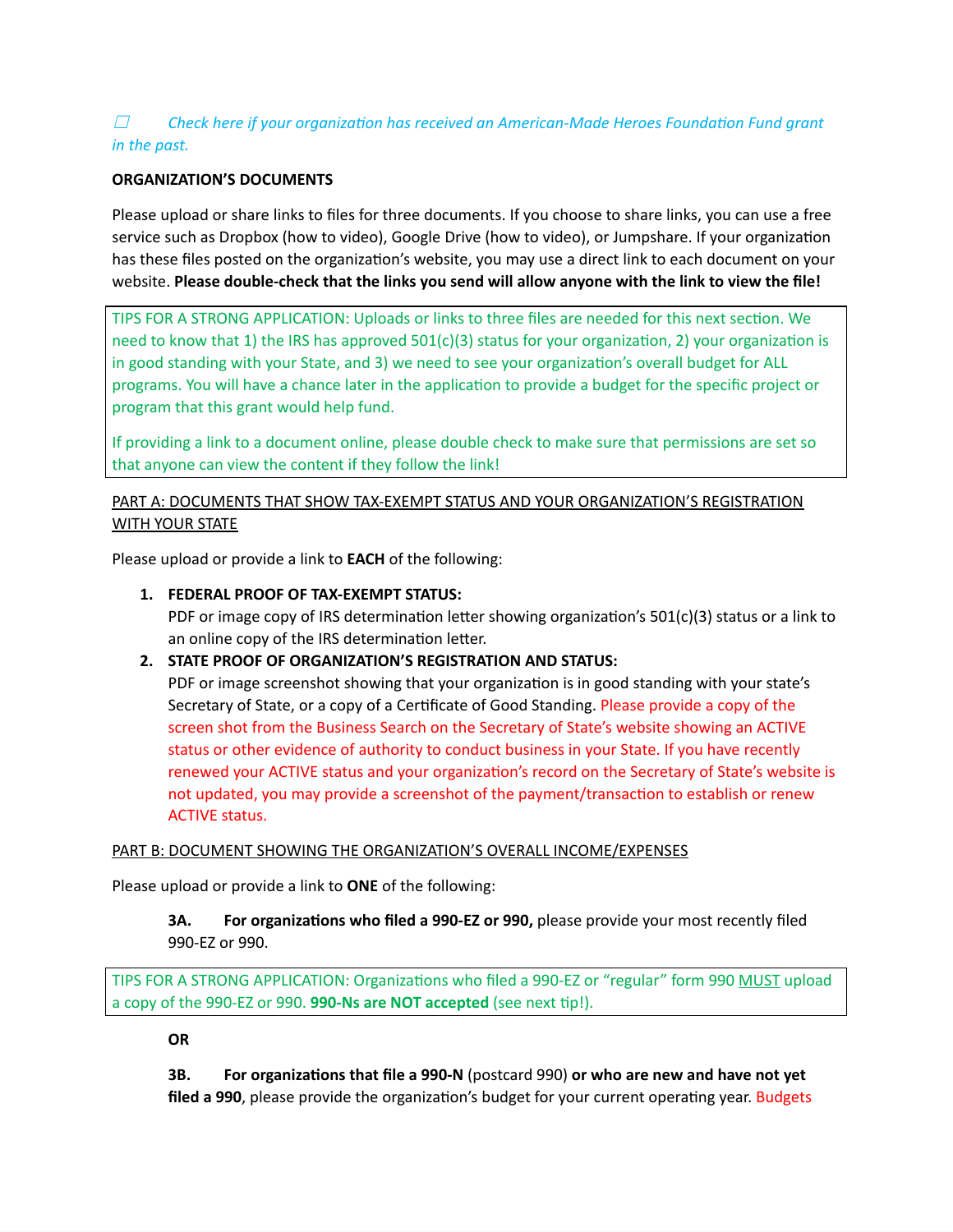should clearly show projected income sources as well as projected expenses (including staffing, fundraising, administrative, and program expenses). If you need help drafting an organizational budget or a budget template, see this [article](https://www.jitasagroup.com/jitasa_nonprofit_blog/nonprofit-budgeting-understand-the-basics/) for help.

TIPS FOR A STRONG APPLICATION: Organizations with budgets under \$50,000 who filed a 990-N MUST upload a copy of their budget. Organizations that have just incorporated MUST upload a copy of their budget. Make your budget easy to read and include both INCOME and EXPENSES. Someone not familiar with your organization should be able to look at your budget and easily see how much money is spent on programs and services vs. administration and fundraising.

## **SECTION TWO: ABOUT THE PROJECT OR PROGRAM**

We are open to a variety of projects that help veterans including, but not limited to, initiatives in education, employment, the arts, recreation, housing, health, and human needs. Each project makes a meaningful difference in the lives of veterans and improves the enjoyment and quality of life for veterans. We look for programs and projects that embody Evan Williams' brand values: hard-working, humbly confident, reliable, and imbued with American spirit. We do not fund programs and projects that serve people under the age of 21 or addiction/recovery related programs.

TIPS FOR A STRONG APPLICATION: Make sure you've completed ALL of the information!

**PROJECT CATEGORY (PICK ONE):** *If your project addresses multiple categories, please pick the category where your project will make the largest difference in the lives of veterans.*

☐ *Basic human needs (housing, food, clothing, etc.)*

☐ *Career and education assistance*

☒ *Community and recreational activities (any group activities or trips, sporting activities, music, theater, and the arts)*

☐ *Health and well-being (physical and mental healthcare services, personal protective equipment, assistance with disabilities)*

#### **ADDITIONAL CERTIFICATIONS:**

Having a program that serves youth or provides addiction/recovery services does not disqualify your organization from applying. However, no funds received through this grant can be used to support services to those under 21 or to fund addiction/recovery services.

☒ *I certify that any funding received from the American-Made Heroes Foundation Fund will NOT be used to serve people under the age of 21 or for addiction/recovery related programs.*

**PROJECT TITLE:** Provide a short title for the project you'd like us to help fund. Choose a name which easily *identifies how you're serving U.S. military veterans and that will distinguish it from any other projects.*

*Project title (up to 10 words in the space that follows):*

RIVER RUN VETERANS PARADRAGON RACING TEAM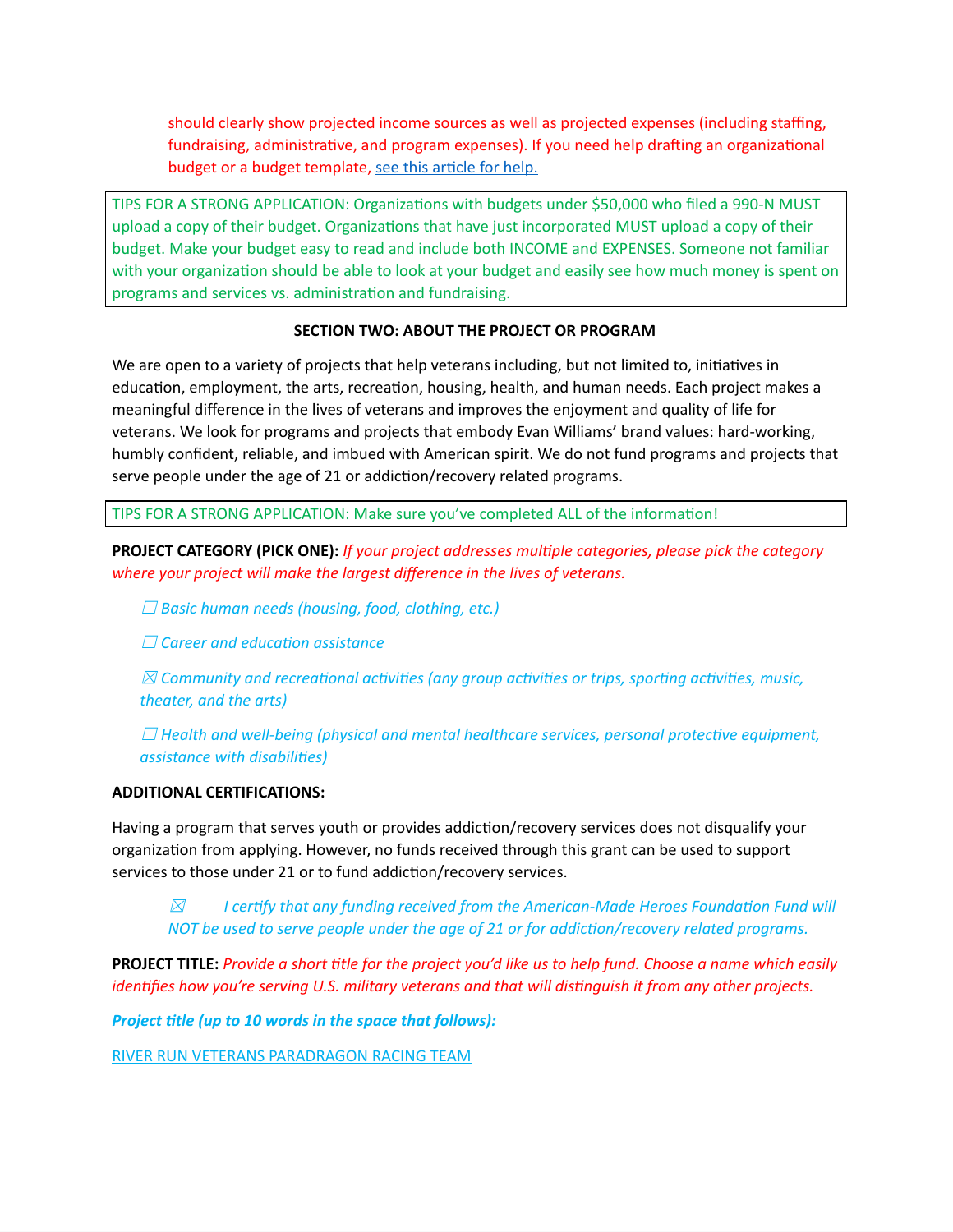TIPS FOR A STRONG APPLICATION: Make your project's title distinct and specific to your organization. Avoid acronyms or, if your project is known by an acronym, spell out what the acronym means. A good title should say—at a glance—what the program's about.

EXAMPLE OF A WEAKER PROJECT TITLE: "HEAR"

EXAMPLE OF A STRONGER PROJECT TITLE: DAV Georgia's "Heating, Emergency Assistance, Rental" (HEAR) Program"

**PROJECT OVERVIEW:** *Please provide a very brief description of the project American-Made Hero* Foundation Funds will support. You will have the opportunity to tell us the details of your project in the *next series of questions.*

*Project overview statement (up to 50 words in the space that follows):*

Improve veterans' health through paradragon dragon boat training and racing. Dragon boating is not an individual sport; success hinges on 22 people working together in sync. This makes it a welcoming sport for those of varying abilities. Paradragons have physical or mental impairments yet compete alongside able-bodied crews.

TIPS FOR A STRONG APPLICATION: The overview should give the "big picture" idea of the project you're asking us to fund. Imagine these words being used in a press release or a sound-bite. If you use terms that might be unfamiliar to the general public—as our sample applicant does—explain the terms in the overview or when answering one of the follow-up questions. Here, the applicant has used the term "paradragon" and then immediately helped the grant reviewers know what that term means.

Reviewers will be looking for an overview that 1) clearly says what your organization wants to do and 2) shows a strong focus on improving the lives of veterans.

**PROJECT IMPACT:** This section asks detailed questions about your project or program. Your answers will be reviewed by the grant review team and scored using a standardized scoring rubric.

You may answer the next five questions in written format or, if you are more comfortable answering them in a video format, you may do so by checking off the "video format" option, and uploading your video.

If you choose to submit a video, please do not provide a "generic" video about your organization. Your video should address the next five questions in the same order, and should be between four and five minutes long. Your presentation must be in English or, if in another language, it must be subtitled in English. Your video must not contain images of individuals under the age of 21. This does not need to be a professionally produced video, and you may record it on a phone or computer and upload it here.

TIPS FOR A STRONG APPLICATION: Not everyone likes to write! If you're more comfortable doing so, consider submitting the answers to the next five questions through video. Videos don't need to be fancy! They *do* need to answer the same questions in the same order. Keep your answers specific and on-point. Keep your videos to 4-5 minutes. You will have a chance to submit promotional videos and other materials about your organization or program later in this application so stick with answering the questions!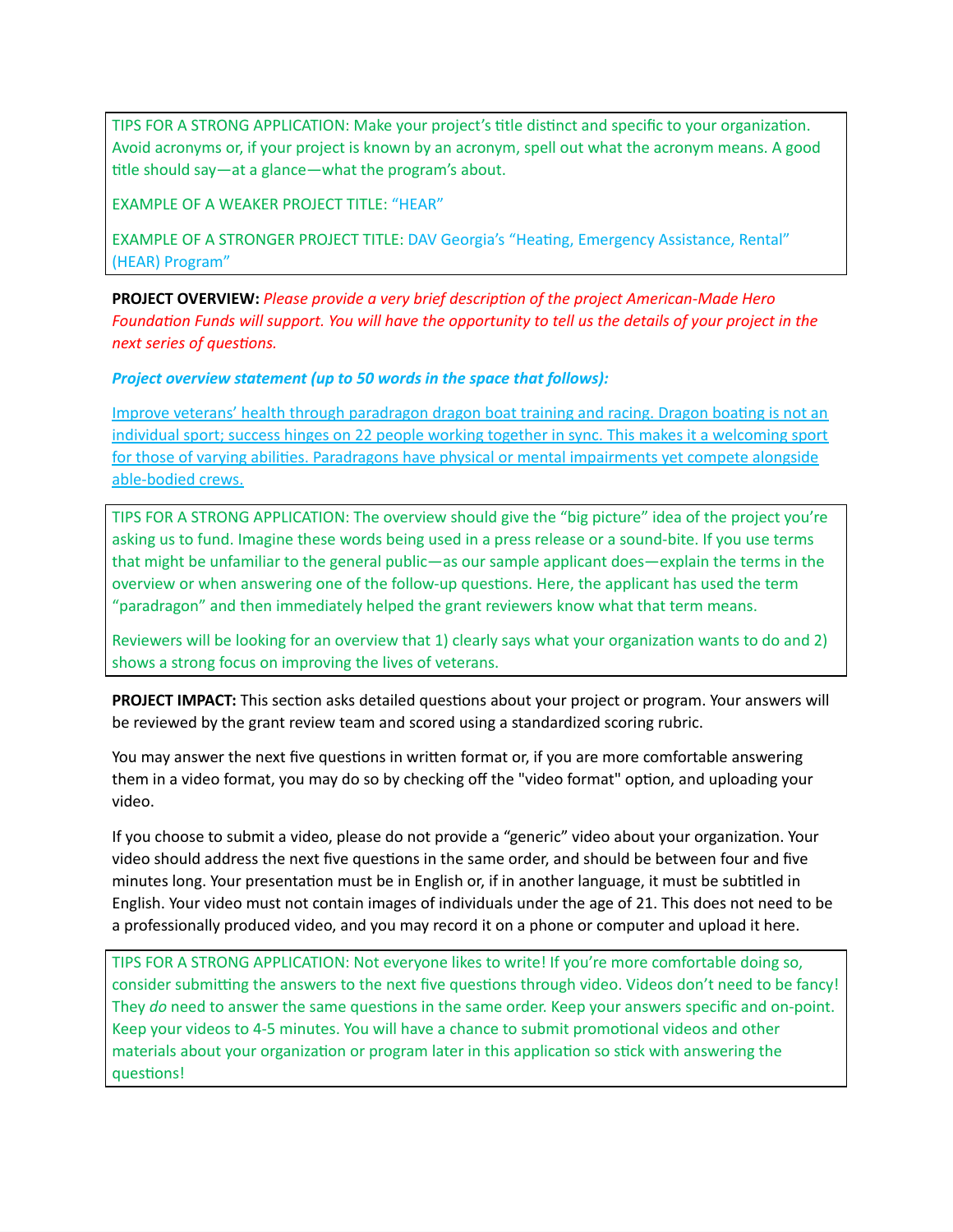# ☐ **VIDEO FORMAT** *.* ☒ **WRITTEN FORMAT**

*1. What need or problem facing veterans does your project or program address? Please include a plain statement of the problem that exists or the challenge veterans are facing. Provide evidence* that this is a problem for the veteran community. You will tell us how your project or program will *help meet veterans' needs in the next question. (up to 100 words in the space that follows)*

Roughly 30% of 12 million veterans report having a disability. Veterans with physical, psychological, neurological, or sensory impairments face barriers in employment, housing, and reintegration, and may also struggle with anxiety, substance abuse, and thoughts of suicide.

Studies show veterans with disability/impairment feel GREATER isolation, anxiety, and depression and have LOWER physical activity than non-impaired veterans. As a program participant said: "I isolated from everyone. I didn't feel anyone understood what I was going through. My body couldn't do things I used to do. The more I didn't get out, the worse things got in my head and my body."

TIPS FOR A STRONG APPLICATION: Reviewers will be looking for 1) a clear statement of the problem or need, 2) evidence that shows this is a problem in the veteran community, and 3) a sense that this need is significant, critical, or timely.

Evidence can come from statistics or you can help the reviewers "feel" the problem by relating a compelling story about or quote from an individual who illustrates the need faced by many veterans. This applicant has chosen to do both, by providing some statistics and sharing a quote about how a program participant felt.

2. How will your program or project help meet this need or solve this problem, and how will you *get it done? Please be specific about what this project will do and how you'll make the project happen. You may wish to include details of "who, what, where and when". (up to 200 words in the space that follows)*

Dragon boating involves 20 participants paddling together, each contributing her/his personal best to a team effort based on sync/technique and not on any individual's fitness/athleticism.

Our Paradragons experience physical, psychological, neurological, or sensory impairments. We use simple adaptive systems to accommodate those with amputations, spinal-cord injuries, and visual impairment. Current participants range from age 21-81.

We offer six weekly 90-minute training sessions (May-October) on the Broad River in our two 40' long dragon boats. Our teams travel to 3-5 competitions/races each year. Participants can train for leadership roles (steers, coaches, or captains). Our programs are 100% volunteer-led by trained veteran participants. There's no charge--equipment, training, and race entry fees are provided.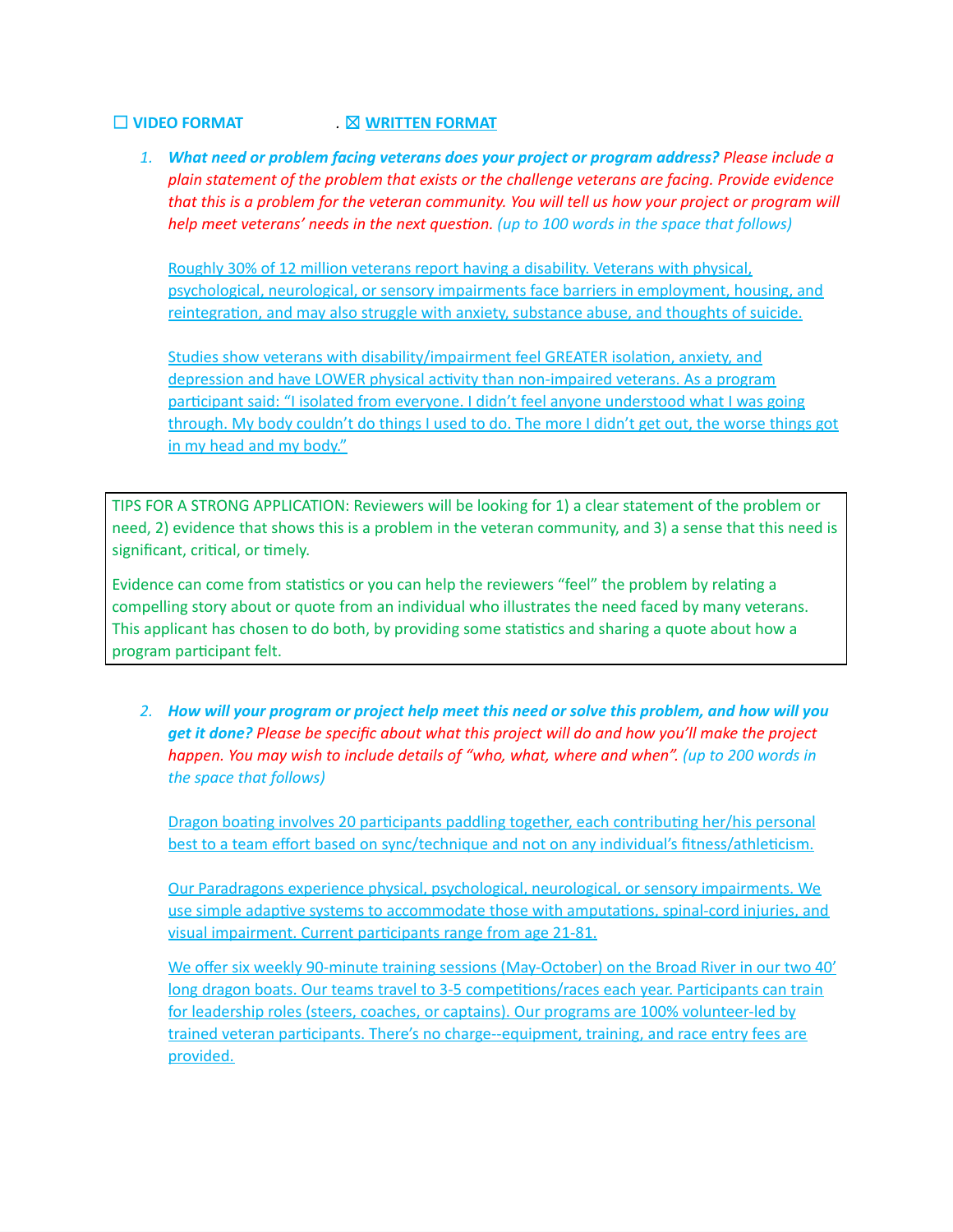Our program improves physical, social, and emotional health. Dragon boating provides a "new unit", offering camaraderie, concentrated training focus, and community that participants once had in the military. The emotional/social benefits associated with the community that forms are remarkable. Participants sit side-by-side in a boat for 90-minutes and frequent rest-times during training allow participants to let their guard down and open up to their seatmates. "Real talk" happens. Community forms. Teammates look out for one another, getting together outside of practice and encouraging one another throughout the week.

TIPS FOR A STRONG APPLICATION: A strong answer is thorough, provides details (who, what, where, when), and is realistic and well thought-out.

Reviewers will assess 1) whether the actions/activities of the program are well-defined, 2) if the need described in the first question is at the center of the project's activities/goals, and 3) that the proposal clearly outlines a plan to implement the project successfully.

*3. How will you know you've made a difference and how will veterans' lives improve as a direct result of your project or program? Describe how your project will lead to sustained improvement* in or have a positive impact on the lives of veterans. Tell us how you measure success. (up to  $75$ *words in the space that follows)*

Participants complete anonymous surveys at the start and end of each season, including questions about anxiety, depression, general health, social contact, thoughts of suicide.

In 2021, 120 first-year participants reported an average:

- 50% increase in physical fitness,
- 75% increase in social/emotional connection,
- 78% decrease in stress, anxiety, depression, isolation,
- 80% decrease in thoughts of suicide.

Additionally, returning participants showed sustained positive improvements in physical fitness, mental health, and social connection in start and end-of-season surveys.

TIPS FOR A STRONG APPLICATION: A strong answer is thorough, provides details of how success will be measured, and is realistic and well thought-out.

There are many ways to measure a project's success, such as pre/post program tests or surveys, participation/attendance records, follow-up interviews, questionnaires, feedback forms, percentage of participants achieving a goal after the program such as a job or housing, testimonials. Pick a method of measuring success that best relates to your project and the people you're serving.

Reviewers will assess 1) whether the project is likely to have a significant positive impact on the lives of veterans and 2) that you've provided a clear explanation of how the outcomes of the project will be assessed or evaluated.

*4. Tell us a bit about your organization's past success in providing services to veterans. You may also wish to share how your organization involves veterans in leadership, planning, and/or service delivery. (up to 75 words in the space that follows)*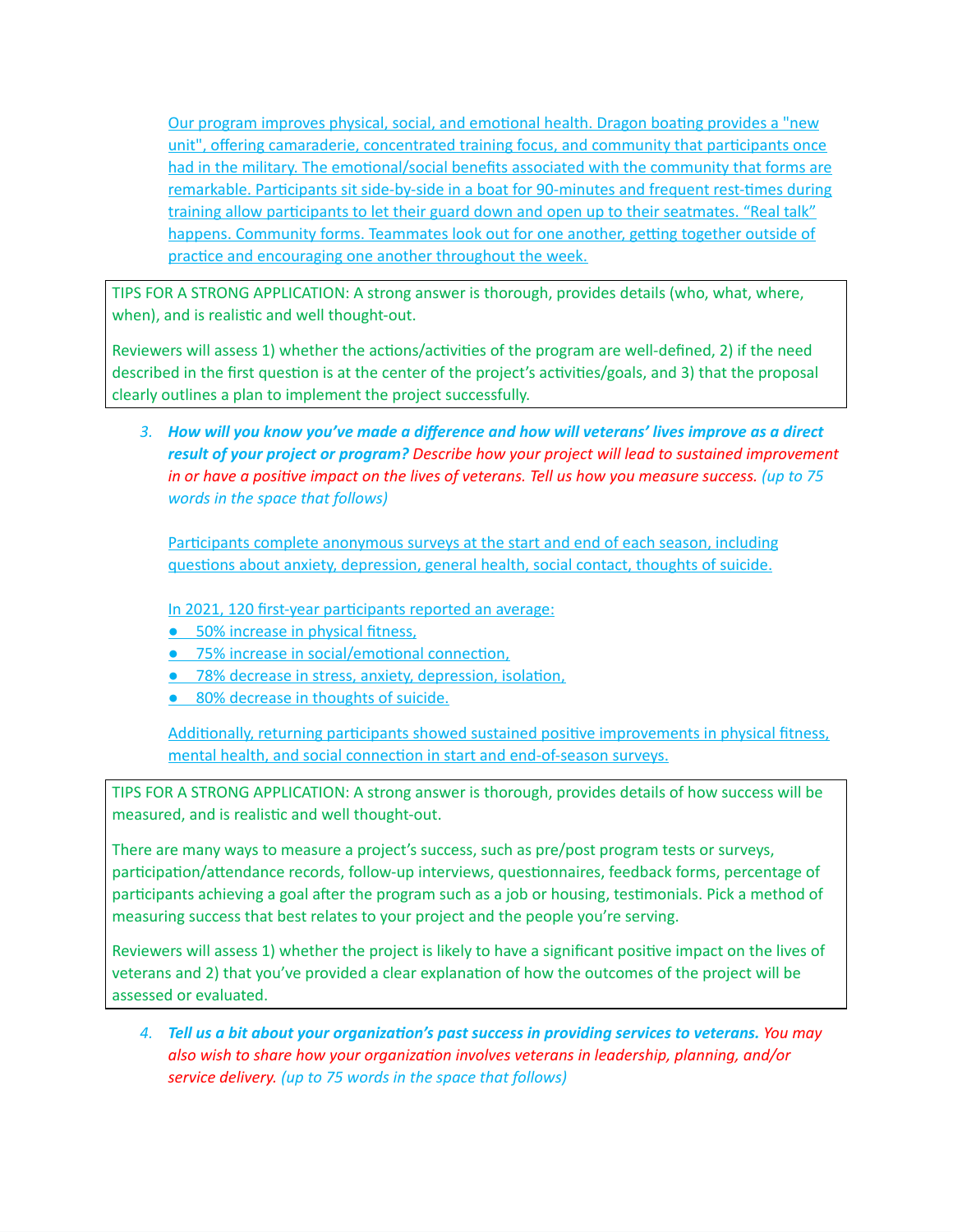Since 2017, River Run has provided dragon boats, equipment, and training for veterans. We provide between 5,000 and 7,000 total individual hours of on-water training/racing time each year. On average, we welcome 150 new participants each year and 250 returning veteran paddlers. Our current Board, Steering Committees, Coaches, Mentors, and Steerspeople are all veteran paddlers who became dragon-boaters through our program. Our Coaches and Steers complete national certification programs with US Dragon Boat Federation.

TIPS FOR A STRONG APPLICATION: A strong answer proves the organization has a history or the ability to both reach and serve veterans. A strong answer may also show that veterans help lead the organization or provide services to other veterans.

Reviewers will look for 1) strong evidence of organizational expertise, experience, or the capacity to reach veterans, and 2) how the organization includes veterans in leadership, planning, or service delivery.

# *5. Tell us how this project or your organization addresses issues of diversity, equity, and/or inclusion. Diversity, inclusion, and equity mean different things to different organizations in different parts of the country. (up to 100 words in the space that follows)*

Dragon boating is noted for its welcoming attitude. By providing equipment and training, we decrease barriers to access that have historically discouraged or prevented marginalized community members and communities of color from participating in paddle sports. We are consciously inclusive, committed to removing barriers so disabled/impaired veterans can pursue paddling education, leadership development, competition, and/or instructor certification. Participants and leaders are 60% men/40% women and range in age from 21-80+ years. Our leadership and participants' ethnic/racial diversity mirrors our community's demographics. Our Outreach Committee tables 15+ community events each year to invite veterans of all backgrounds to paddle with us.

TIPS FOR A STRONG APPLICATION: A strong answer shows the organization is thinking about how it offers services to people of varying backgrounds based on local conditions and the types of services it provides.

A DIVERSE organization may include and provide services to people with a variety of life experiences and backgrounds. An EQUITABLE organization may provide fair and inclusive access to resources or work to serve historically excluded or disadvantaged people. An INCLUSIVE organization may actively seek diverse perspectives or voices to participate in leadership, planning, service-delivery, or decision making.

Reviewers will assess whether the organization is meaningfully addressing diversity, equity, or inclusion in its planning and service delivery.

You are welcome to share up to three links to supporting materials such as the organization's Facebook, Instagram, or Twitter accounts, or an annual report highlighting your work on behalf of veterans. This is optional. Please provide a brief description of what you're sharing followed by a URL link.

1. Description: YouTube video showing our 2021 program accomplishments with participant testimonials Link: www.youtube/xxxxxxx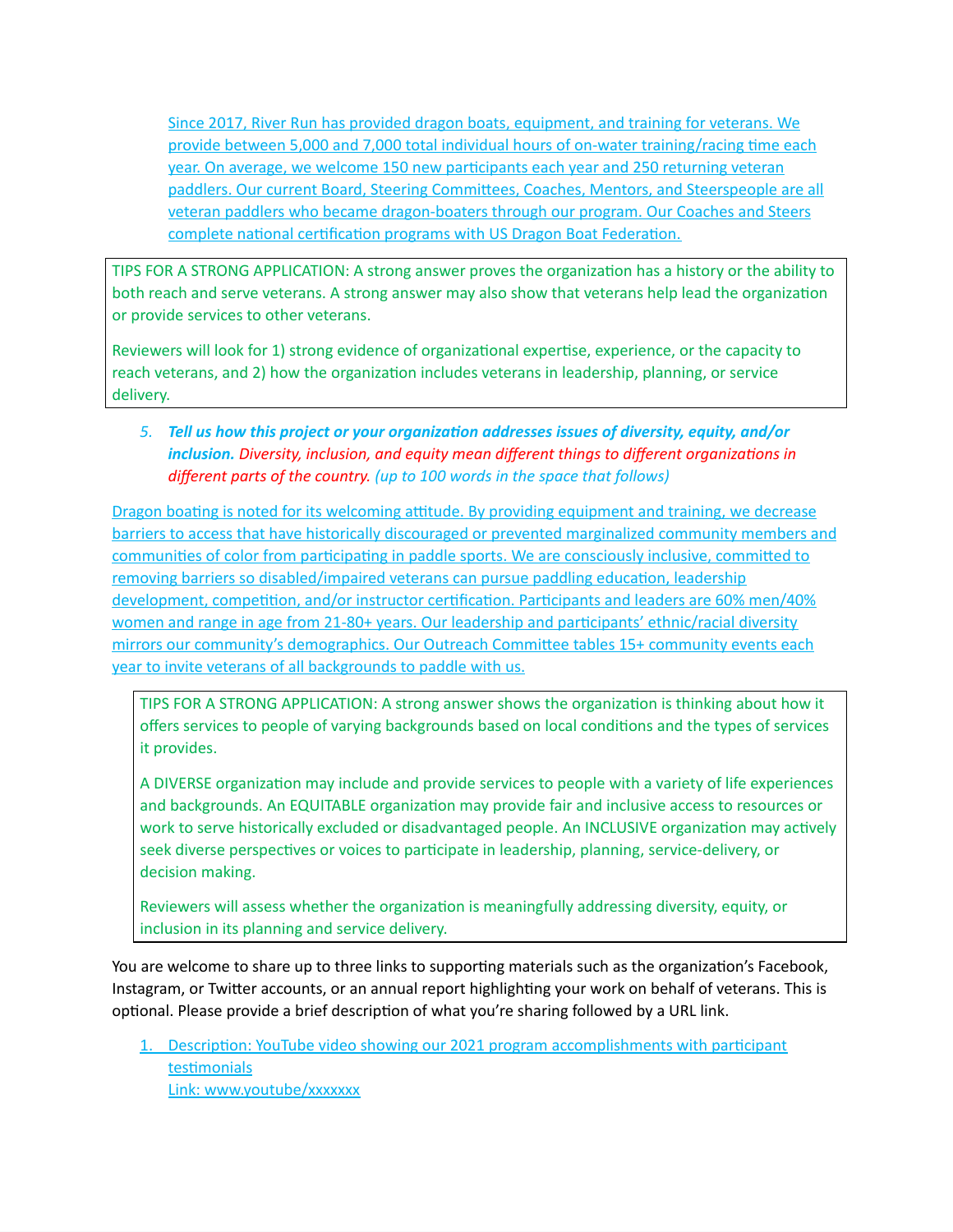- 2. Description: Interview with a visually impaired veteran about how dragon boating improved her mental and physical health Link: www.RiverRun.org/LisaStory
- 3. Description: Newspaper article highlighting River Run paddler Jim Reason's selection as the first amputee paddler on the US National Dragon Boat Team Link: www.cjournal.com/xxxxxx

TIPS FOR A STRONG APPLICATION: If you choose to include supporting materials, make sure the links work (the links we've provided above don't work, by the way!).

Reviewers will look for 1) evidence that the organization is active and engaged with the community, and 2) that the organization provides strong service to the veteran community.

## **PROJECT BUDGET:**

The next questions will help you show us:

- **●** The overall EXPENSES for the program or project
- **●** The overall FUNDING SOURCES for your program and who is supporting this program

# **PROJECT EXPENSES**

**● List your anticipated expenses for the ENTIRE program or project followed by the amount you expect to spend in each area.** Your total project budget will auto-calculate at the bottom as you add items.

Be **specific** when describing your project's needs. These needs might be for staff, materials, food, equipment, transportation, supplies, training, travel or other items or services.

| <b>EXAMPLE PROJECT NEED</b>                                                    | <b>AMOUNT</b> |
|--------------------------------------------------------------------------------|---------------|
| Salaries & wages: 10 hours of Executive Director's time coordinating project   | \$200.00      |
| Equipment purchase: adaptive seats                                             | \$3,000.00    |
| Supplies for project including handouts, equipment rental, registration tables | \$2,000.00    |
| Food for three events for 100 attendees and volunteers at each event           | \$1,000.00    |
| Transportation assistance for up to 30 veterans during project                 | \$500.00      |
| Trainer stipends for three events                                              | \$1,500.00    |
| <b>TOTAL PROJECT EXPENSES:</b>                                                 | \$8,200.00    |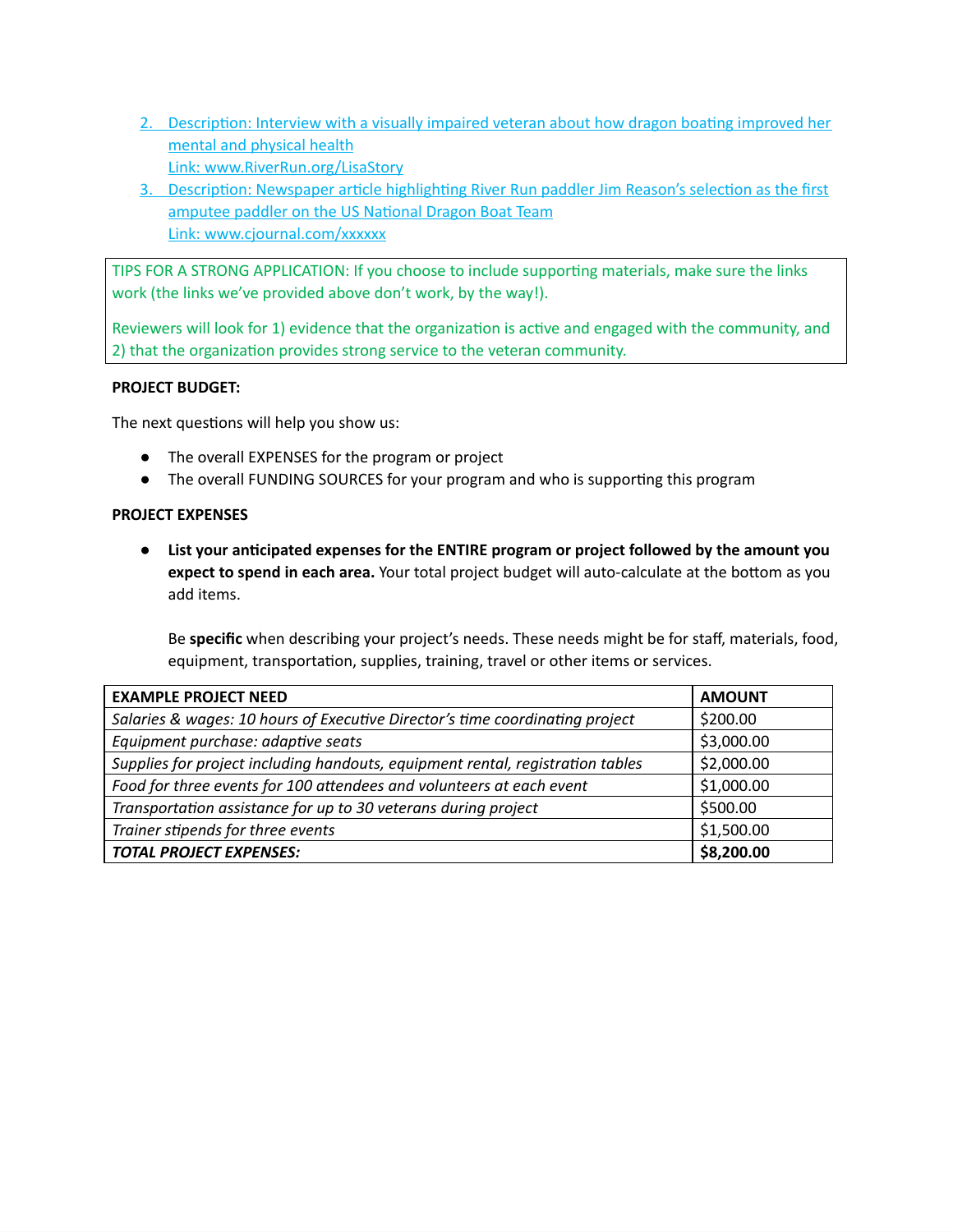| <b>YOUR PROJECT'S NEED (be specific!)</b>                                         | <b>AMOUNT</b> |
|-----------------------------------------------------------------------------------|---------------|
| US Dragon Boat Certification training for five new volunteer coaches (\$225 each) | \$1,125.00    |
| to expand our new member mentorship program                                       |               |
| US Dragon Boat Certification training for three new steerspeople (\$300 each) to  | \$900.00      |
| insure that we can offer six on-water practices with two boats each week May-Oct  |               |
| ZenPlanner scheduling software fees to allow participants to book training        | \$1,680.00    |
| sessions and complete paperwork online                                            |               |
| <b>General liability insurance for participants</b>                               | \$2,400.00    |
| 500 team t-shirts                                                                 | \$5,175.00    |
| Start of season and end of season kick-off events, including food & space use     | \$2,000.00    |
| Race entry fees for five Paradragon teams at four national races                  | \$20,000.00   |
| <b>YOUR PROJECT'S TOTAL EXPENSES:</b>                                             | \$33,280.00   |

TIPS FOR A STRONG APPLICATION: The more specific you are with the description of the need, the more it helps reviewers understand what your program will do. Think through all elements of your project and describe the entire program's budget. Make sure that your expenses tie back to the goals and activities described in the project impact statement.

Reviewers will evaluate whether 1) the proposed budget is realistic and appears cost-effective and 2) that the budget links specifically to the activities and outcomes you described in the project impact section.

# **FUNDING SOURCES FOR THE PROJECT**

**● Show how you will fund your program.** Please show us the "big picture" of how the Expense Budget above will be funded. Our average grant size is \$5,000 and you may use this figure as one of your funding sources. The total funding budget will auto-calculate at the bottom as you add funding sources. Your expense and funding source amount totals should be the same.

**For each funding source, please indicate whether the funds are secured or not yet secured.** Be **specific** when telling us who is supporting this project or program.

| <b>EXAMPLE FUNDING SOURCES</b>     | Indicate status                          | <b>AMOUNT</b> |
|------------------------------------|------------------------------------------|---------------|
| American-Made Heroes Foundation    | $\boxtimes$ Applied for, not yet secured | \$5,000.00    |
| Fund                               | Funds secured or pledged                 |               |
| In-kind donations of food from VOA | Applied for, not yet secured             | \$700.00      |
| <b>Community Kitchen</b>           | $\boxtimes$ Funds secured or pledged     |               |
| Event sponsor: Bass Pro Shops      | Applied for, not yet secured             | \$500.00      |
|                                    | Funds secured or pledged                 |               |
| Donation from TARC for             | Applied for, not yet secured             | \$500.00      |
| transportation assistance          | $\boxtimes$ Funds secured or pledged     |               |
| Special event fundraiser           | Applied for, not yet secured             | \$1,000.00    |
|                                    | $\boxtimes$ Funds secured or pledged     |               |
| <b>Grant from Healthy Hometown</b> | $\boxtimes$ Applied for, not yet secured | \$500.00      |
| Foundation                         | $\Box$ Funds secured or pledged          |               |
| TOTAL PROJECT INCOME/FUNDING:      |                                          | \$8,200.00    |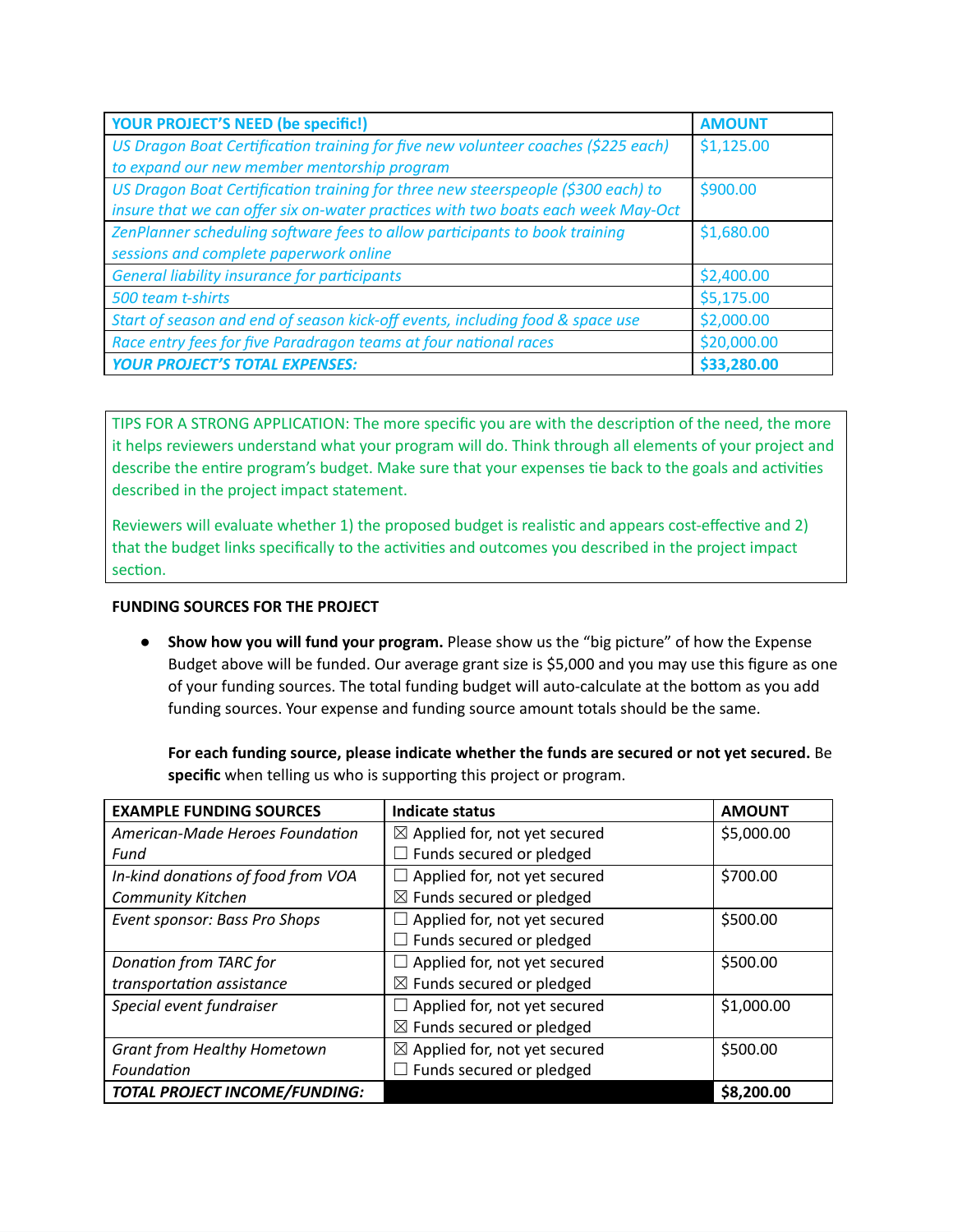| <b>YOUR PROJECT'S FUNDING SOURCES</b>         | <b>Indicate status</b>                   | <b>AMOUNT</b> |
|-----------------------------------------------|------------------------------------------|---------------|
| <b>American-Made Heroes Foundation</b>        | $\boxtimes$ Applied for, not yet secured | \$5,000.00    |
| <b>Fund</b>                                   | $\Box$ Funds secured or pledged          |               |
| <b>Grant from Mayor's Office of Diversity</b> | $\Box$ Applied for, not yet secured      | \$20,000.00   |
| and Equity                                    | $\boxtimes$ Funds secured or pledged     |               |
| Corporate charitable support from             | $\Box$ Applied for, not yet secured      | \$5,000.00    |
| Humana for t-shirt production                 | $\boxtimes$ Funds secured or pledged     |               |
| Individual donations through our              | $\boxtimes$ Applied for, not yet secured | \$3,280.00    |
| annual online auction of donated              | $\boxtimes$ Funds secured or pledged     |               |
| <i>items</i>                                  |                                          |               |
| <b>YOUR PROJECT'S TOTAL</b>                   |                                          | \$33,280.00   |
| <b>INCOME/FUNDING</b>                         |                                          |               |

TIPS FOR A STRONG APPLICATION: Your total funding/income should equal the total expenses. Think through how you will fund the overall project and be as specific as possible when listing how you'll secure funding to meet the project's needs.

Reviewers will look for evidence of 1) a diverse income stream in support of your project or program and 2) if additional funding is needed, there is a clear plan for funding.

# **PROJECT SCOPE:**

How many veterans will your project or program serve or benefit? If this is a multi-year project, please tell us how many people will be served through this project in one year. (up to 10 words in the space that *follows)*

500 disabled/impaired veterans

## **PROJECT STAFFING:**

Every project needs people involved to make it happen. In order to help us understand how this project or program will be supported, please choose the statement that most closely applies to the budget you've outlined:

- $\Box$  100% PAID STAFF: Paid staff or subcontractors will support the program or project.
- $\boxtimes$  100% VOLUNTEER STAFF: This program or project will be staffed by unpaid volunteers.

 $\Box$  A MIX OF PAID & VOLUNTEER STAFFING: A mix of paid staff/subcontractors and unpaid volunteers will support this program or project.

*Please estimate how many total hours of volunteer and/or staff time will be needed to support your project or program. (up to 10 words in the space that follows)*

900 hrs: 624 on-water + 300 planning hours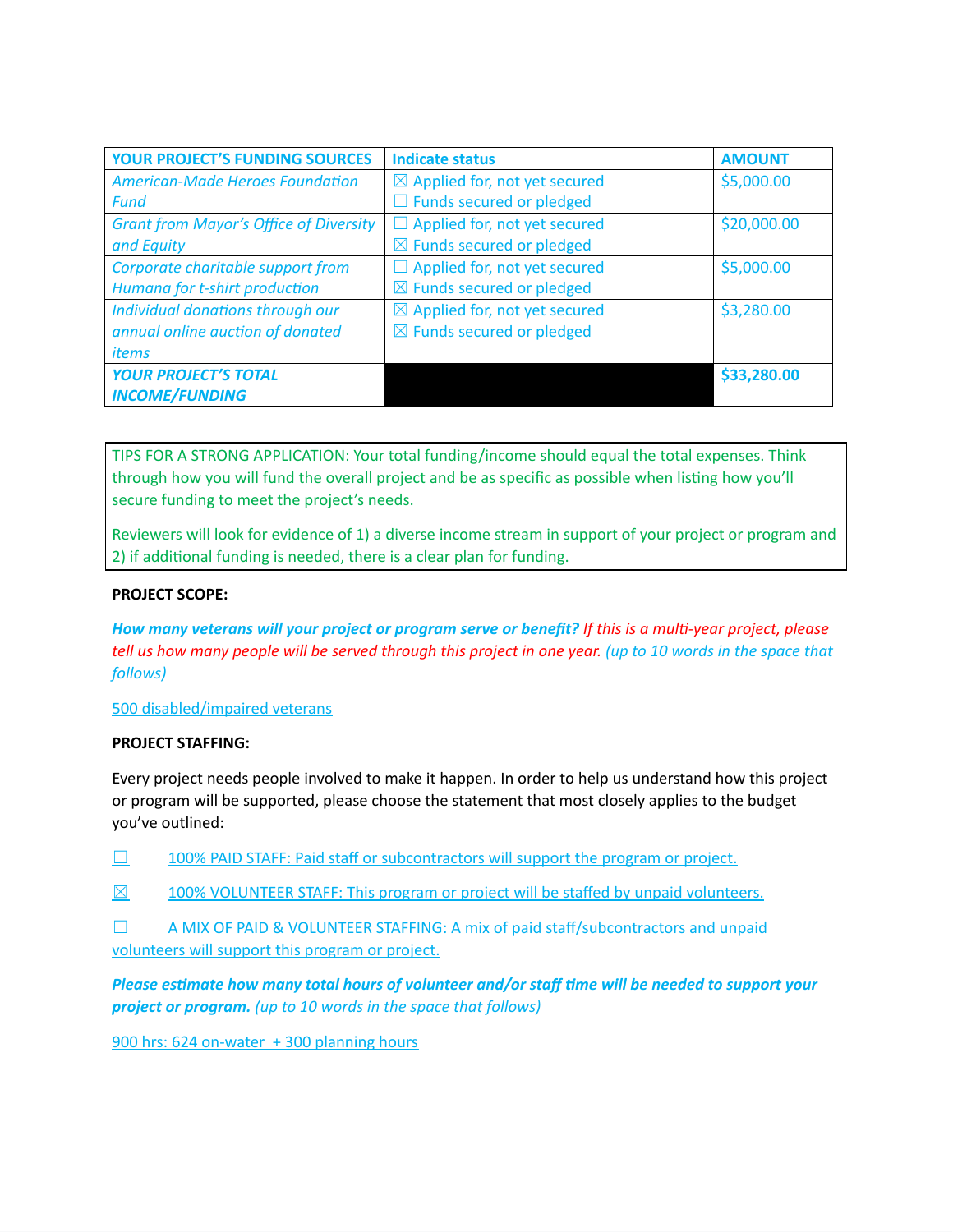TIPS FOR A STRONG APPLICATION: The questions about scope and staffing help the reviewers get a better idea of how many veterans will be served by the project and how the project will be supported.

Having reviewed your project, reviewers will answer a set of questions about 1) what sort of lasting impact this project might have on the lives of veterans, 2) whether the proposed budget is in line with the number of people who would benefit from the project or the lasting impact the program might have for participants, and 3) whether there appears to be strong staffing support for the project.

# **SECTION THREE: ABOUT THE VETERAN LEADER ASSOCIATED WITH YOUR ORGANIZATION**

Each applicant organization **must** submit information about a U.S. military veteran who is involved with or supports your organization. Each year, Evan Williams celebrates being American-made and owned with the release of limited-edition American Hero bottles. Each label recognizes a military veteran, named an Evan Williams American-Made Hero, who exemplifies what it means to serve.

# ☒ *Please confirm the veteran associated with this project or program is over the age of 21.*

# *The veteran associated with this project or program agrees to be featured on an American Hero bottle:*  $\boxtimes$  **Yes**  $\Box$  **No**

## **VETERAN'S INFORMATION**

| First Name: Rebecca                                                                                                                                                                             | Last Name: Jules           |  |  |  |
|-------------------------------------------------------------------------------------------------------------------------------------------------------------------------------------------------|----------------------------|--|--|--|
| Street Address: 990 S Firth Ave                                                                                                                                                                 | City: Evans                |  |  |  |
| <b>State GA</b>                                                                                                                                                                                 | ZIP: 99999                 |  |  |  |
| Email: paddlepower99@iglou.com                                                                                                                                                                  | Phone number: 555.555.5955 |  |  |  |
| Date of Birth (mm/dd/yyyy): 12/28/1981                                                                                                                                                          |                            |  |  |  |
| What was Veteran's last rank held? Chief Warrant Officer 3                                                                                                                                      |                            |  |  |  |
| What was Veteran's last position held? Communications Manager                                                                                                                                   |                            |  |  |  |
| In what branch of the military did Veteran serve? Coast Guard                                                                                                                                   |                            |  |  |  |
| <b>Gender Identity:</b><br>$\boxtimes$ Female<br>$\Box$ Male<br>$\Box$ A gender not listed<br>$\Box$ Prefer to self-describe:<br>$\Box$ Prefer not to say                                       |                            |  |  |  |
| Demographic data:<br>$\Box$ American Indian or Alaskan Native<br>$\Box$ Asian<br>$\boxtimes$ Black or African American<br>$\Box$ Native Hawaiian or other Pacific Islander<br>$\sqsupset$ White |                            |  |  |  |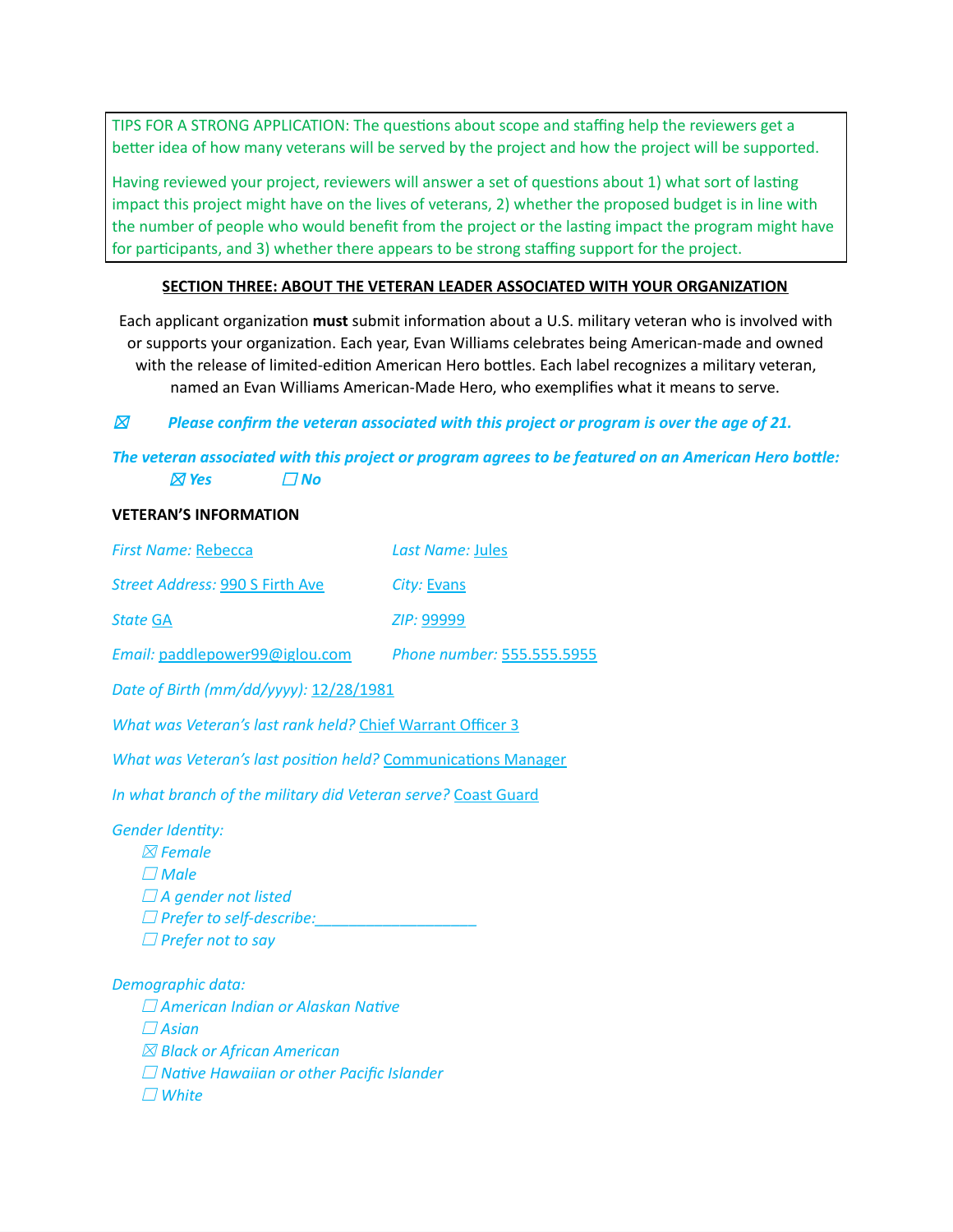☐ *Some other race, ethnicity, or origin* ☐ *Prefer to self-describe:\_\_\_\_\_\_\_\_\_\_\_\_\_\_\_\_\_\_\_\_\_* ☐ *Prefer not to say*

*Ethnicity: Are you of Hispanic, Latino/a, or of Spanish origin?* ☒ *No, not of Hispanic, Latino/a, or Spanish origin* ☐ *Yes, of Hispanic, Latin/a, or Spanish-origin*  $\square$  Prefer to self-describe: ☐ *Prefer not to say*

*What is the veteran's relationship to your organization and how long has the veteran been involved with your organization? They may have started the nonprofit, be a staff member, committed volunteer, or board member. They may also be a community member who has reached out to partner with a nonprofit to serve the shared community. (75 words or less)*

Veteran Rebecca Jules began paddling with River Run in 2018. Since then, she has completed her USDBF Level 1 and Level 2 Coaching Certification and serves this year as the Chair of our Outreach Committee, coordinating tabling at local events and reaching out to rehab centers to let more impaired veterans know about our program. An amputee, Rebecca paddles with an adaptive one-arm paddle and has been crucial in recruiting other amputees to our program.

TIPS FOR A STRONG APPLICATION: Reviewers will be looking for evidence that the veteran is a leader in the organization, has depth to their involvement (length of time and/or types of activities), and that the information shared is compelling in some way.

Please tell us about the veteran and why this project or program is important to them. Help us get to *know the veteran and why they care!(150 words in the space that follows)*

Rebecca says: "You don't need legs to participate; you don't need two arms either! You don't need athletic ability! It's all about working together. The #1 reason I do this is for my mental health. After my amputation, I was depressed. I started putting on weight and drinking too much. Mark Reese (founder of River Run) met me at a doctor's office and encouraged me to try dragon boating. By the end of the first session, I felt like I belonged and I was hooked! Dragon boating is about being in sync with others. I met people who were positive and welcoming. The mentorship program helped me make new friends who understood. They got me out of a dark place. Paddling strengthened my shoulders and improved my mobility/balance. I feel whole again. I joined the Board because I want others to feel what I felt: hope and belonging.

TIPS FOR A STRONG APPLICATION: Reviewers will be looking to understand why this veteran is involved in the project, that she or he really cares about the project, and that his or her personal story is compelling.

We love learning more about veterans who give back to their communities! You are welcome to share up to three links to additional information about the veteran, such as the veteran's website, a news story about her/his work with your organization, or a video or photo. This is optional. Please provide a brief description of what you're sharing followed by a URL link.